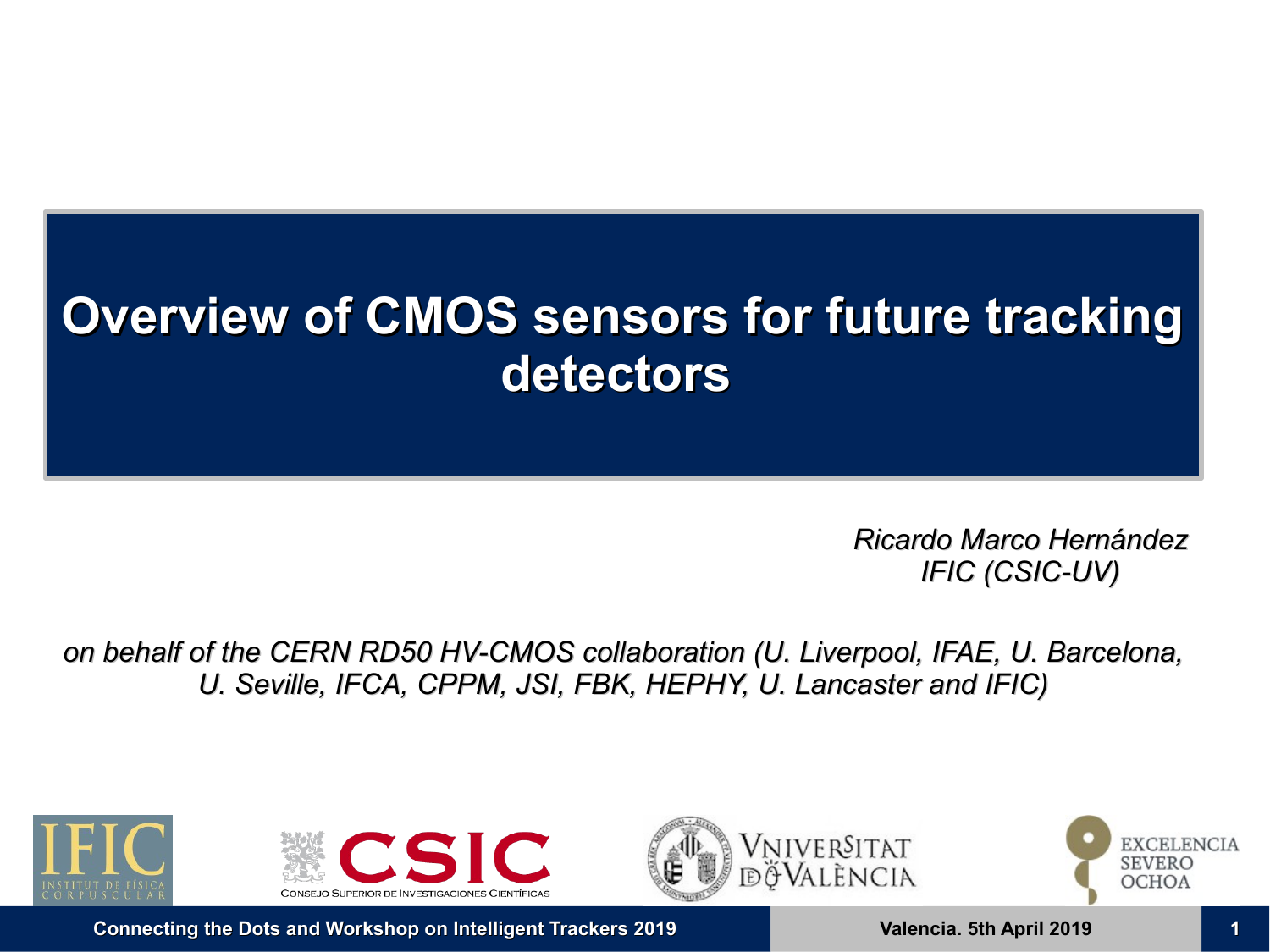## **Outline**

- Introduction to depleted CMOS sensors.
- Large vs. small collection electrode structure.
- Current challenges for depleted CMOS sensors.
- CMOS foundries available.
- Summary of CERN RD50 collaboration CMOS activities.
- CMOS development project within CERN RD50 collaboration.
- Conclusion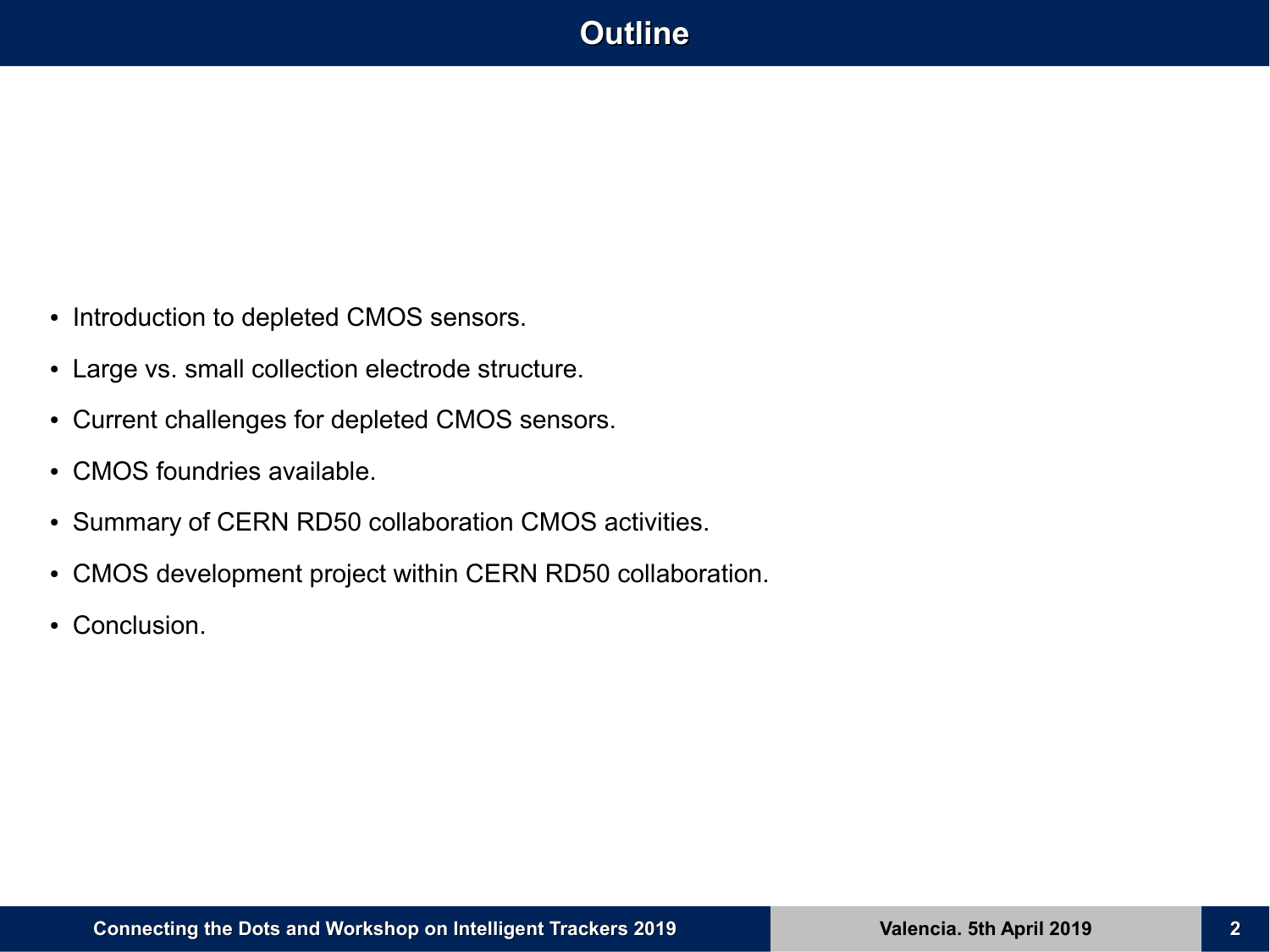### **Introduction to depleted CMOS sensors**

- Current large pixel detectors in HEP mostly follow a hydrid approach.
	- Independent development of sensor and readout electronics technologies: high radiation tolerance (2x10 $^{\rm 16}$  1 MeV n $_{\rm eq}$ /cm $^{\rm 2})$  and particle rates (1000 MHz/cm $^2$ ).
	- Bump-bonding is an expensive and complex process with limited output pace.
	- Several layers with significant material thickness  $(\sim]300 \text{ µm}$ ) restrict accuracy of particle trajectory measurement.
- Depleted Monolithic Active Pixel Sensors (DMAPS).
	- Integrate the sensing diode and the readout electronics in the same CMOS wafer.
	- Charge collected mainly in depleted area (from few to hundreds of  $\mu$ m) created by applying reverse bias.
	- Pixel electronics placed inside an isolated well.
	- Possibility of noise reduction and higher signal sensitivity.
	- Commercial CMOS fabrication process and integration leads to an easier production, a large cost reduction and faster fabrication.
	- Material budget saving: reduced thickness  $(\sim 50 \text{ }\mu\text{m})$ .
- There is still sufficient room for improvement in several aspects of depleted CMOS sensors.
	- Radiation tolerance: 10<sup>15</sup> 1 MeV n<sub>eq</sub>/cm<sup>2</sup> → > 7·10<sup>17</sup> 1 MeV n<sub>eq</sub>/cm<sup>2</sup>.
	- Timing resolution: 10 ns  $\rightarrow$  < 5 ns.
	- Fast readout: particle rate 100 MHz/cm<sup>2</sup> $\rightarrow$  > 1000 MHz/cm<sup>2</sup>.









*Ref: T. Hemperek, PoS (Vertex 2017) 034*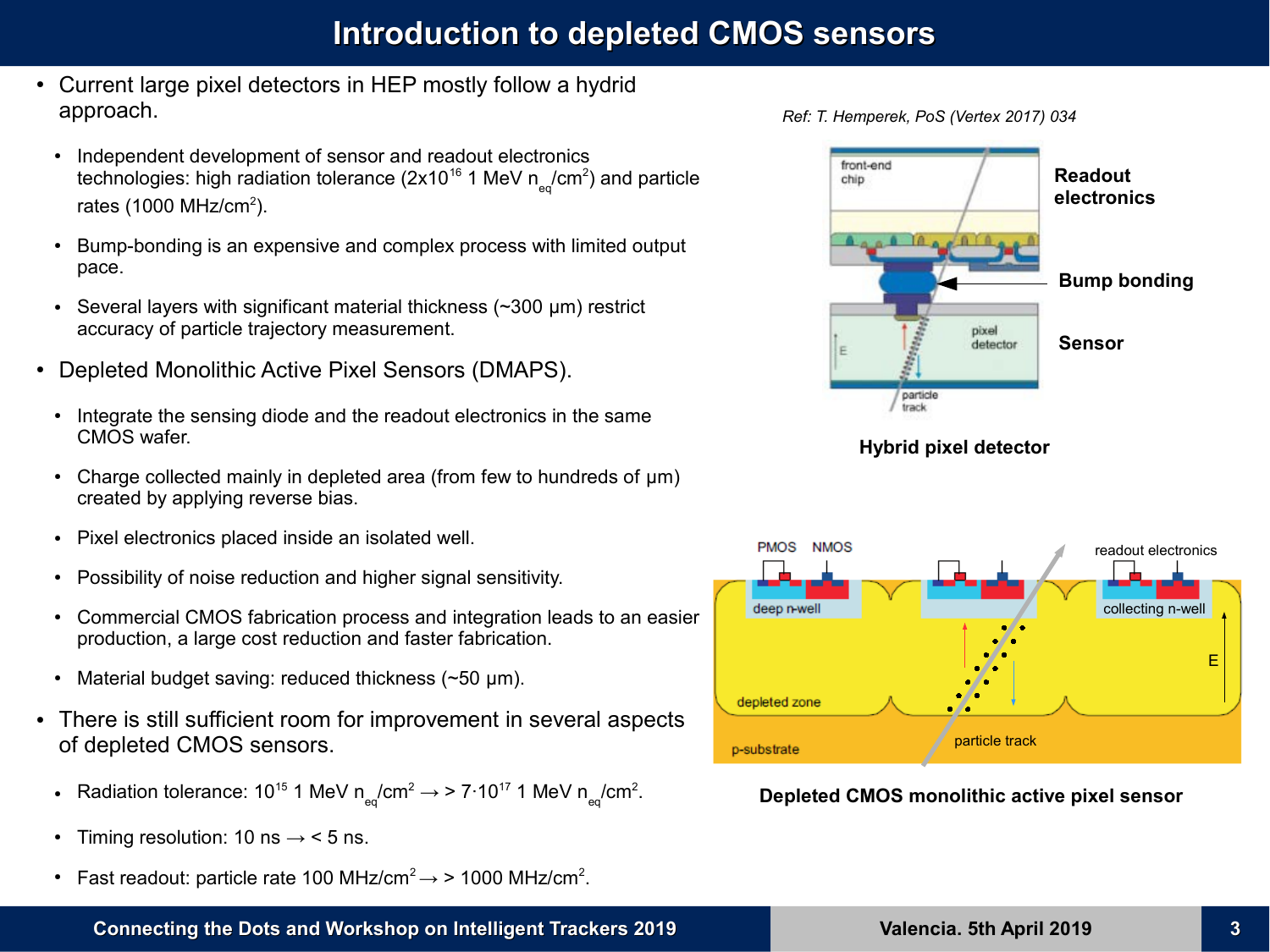### **Large vs. small collection electrode**

- Two main n-on-p CMOS sensor design concepts depending on collection electrode size (fill factor).
- Large fill-factor structure.
	- Sensing diode made up of p-substrate and deep nwell: electronics inside charge collection well.
	- High resistivity substrates available (up to 3 kΩ⋅cm).
	- High voltage can be applied to the substrate  $(> 100 V)$ .
	- Shorter drift distances: higher radiation tolerance (10 $^{15}$  1 MeV n $_{\textrm{\tiny eq}}$ /cm $^{2}$ ).
	- Larger sensor capacitance (~100 fF): larger noise. Lower speed and higher power electronics.
	- Prone to cross talk from digital electronics into sensor.
- Small fill-factor structure.
	- Sensing diode and electronics are separated by p-substrate.
	- Higher resistivity substrates available (up to 8 kΩ⋅cm).
	- Only low voltage can be applied to the substrate  $(< 10 V)$ .
	- Longer drift distances: lower radiation tolerance (10 $^{\text{14}}$  1 MeV n<sub>eq</sub>/cm $^{\text{2}}$ ).
	- Small sensor capacitance  $(\sim 5$  fF): lower noise. Higher speed and lower power electronics.



#### **Large fill-factor CMOS structure**



#### **Small fill-factor CMOS structure**

*Ref: N. Wermes, 32nd RD50 Workshop.*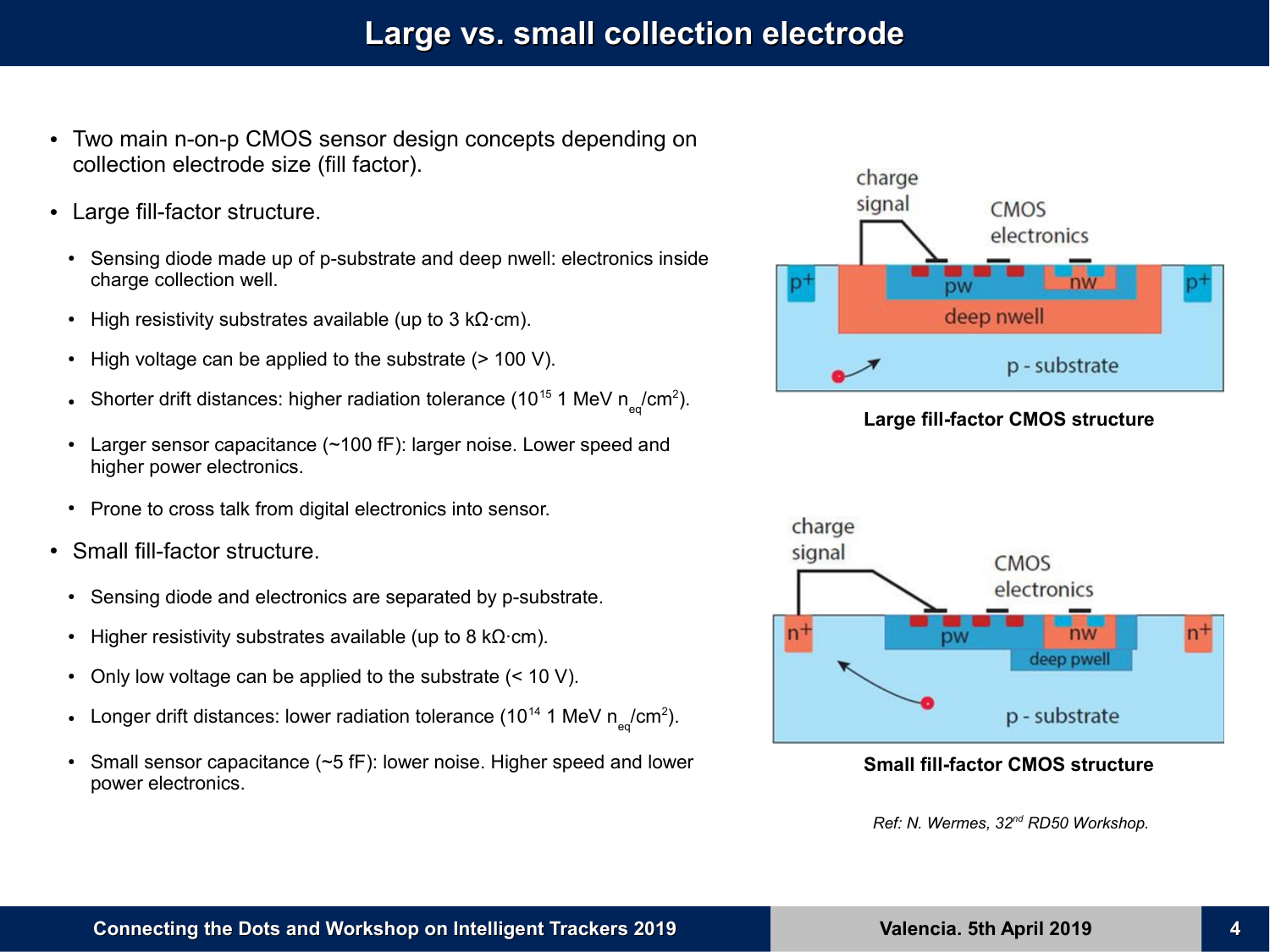## **Depleted CMOS sensors challenges**

- $\bullet~$  Higher radiation tolerance (10 $^{15}$  1 MeV n<sub>eq</sub>/cm $^{2})$ : > 7·10 $^{17}$  1 MeV  $n_{\text{eq}}^{\text{}}$ /cm $^{2}$ . Higher radiation tolerance (10<sup>19</sup> 1 MeV n<sub>eq</sub>/cm<sup>2</sup>): > /·1011 1 MeV<br>  $\frac{1}{\epsilon_{\text{eq}}}$ /cm<sup>2</sup>.<br>
Increase the allowed substrate biasing (W  $\propto \sqrt{\rho} \cdot V_{\text{bias}}$ )<br>
Access to high resistivity substrates: need of considering dop
	- Increase the allowed substrate biasing (W  $\propto \sqrt{\rho} \cdot V_{\text{bias}}$ )
	- dependence with irradiation.
	- Backside processing (back bias contact and thinning): improved charge collection efficiency.
	- Multiple nested wells for increasing isolation between low voltage CMOS electronics and bias applied to the substrate.
	- Use of CMOS technologies with smaller feature sizes.
- Timing resolution (10 ns):  $<$  5 ns.
- Sources of time uncertainty are the charge collection time, delay in readout electronics and time-walk.
- Reduction of charge collection time constrained by sensor structure, geometry and bias.
- Delay improvement in readout electronics limited by power consumption.
- Design methods to improve time-walk in readout electronics (two-threshold method, ramp method, etc.).
- Fast readout (particle rate 100 MHz/cm<sup>2</sup>): > 1000 MHz/cm<sup>2</sup>.
	- Full readout architecture to be implemented on-chip to cope with detector demands in HEP (fast readout, time stamping, triggering, etc.).
	- Different readout architectures being tested: column drain architecture, parallel pixel to buffer or asynchronous.
	- Optimization of integration level, cross-talk and speed.



#### **Effective doping concentration vs. neutron fluence.**





**In-pixel readout: column drain architecture**



**Periphery readout: parallel pixel to buffer architecture**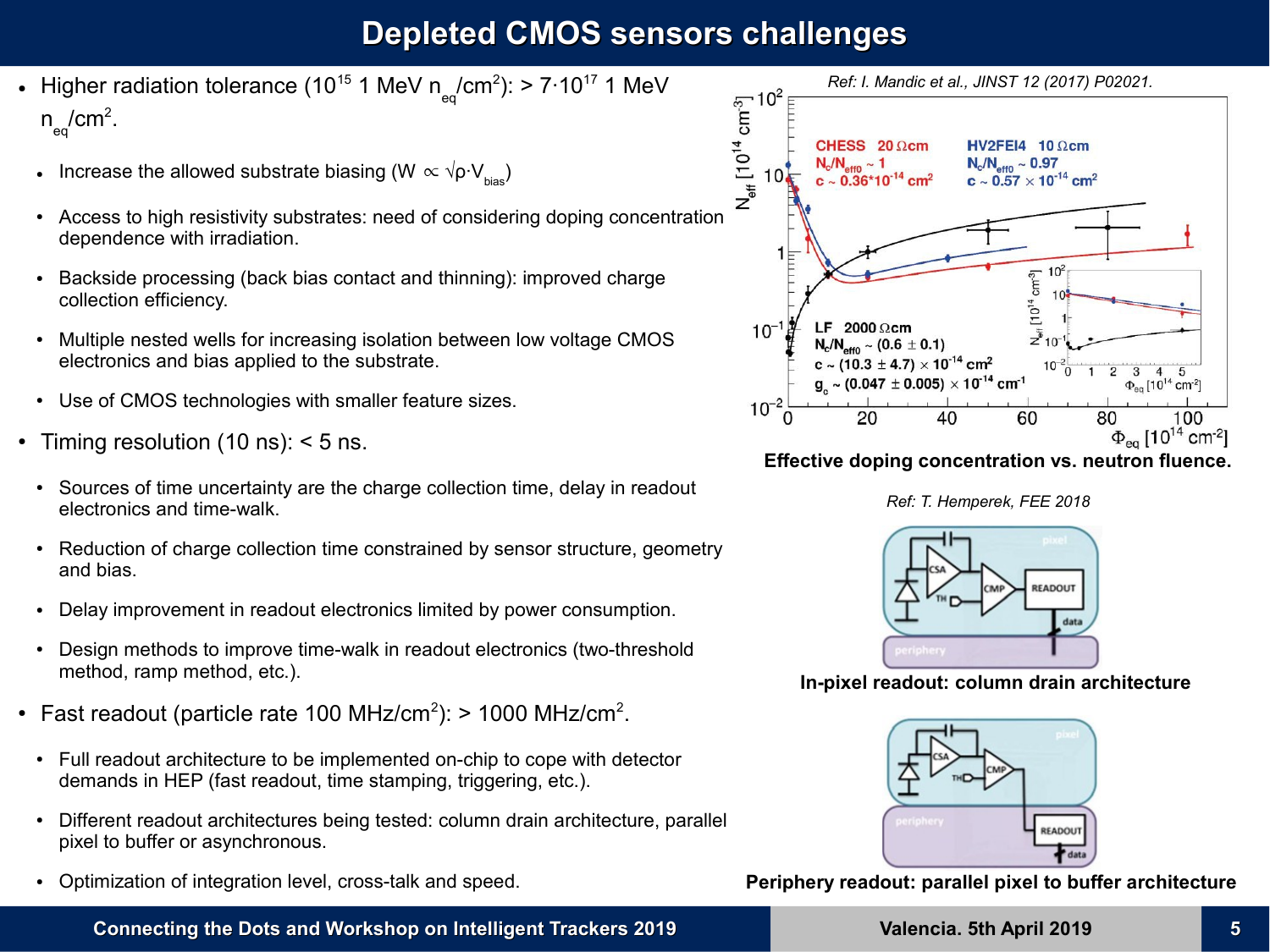## **Commercial CMOS foundries**

- There is a number of commercial foundries available.
- Valuable experience with some of these vendors from several depleted CMOS developments carried out.
- Large fill-factor structures produced in LFoundry, ams and TSI.
	- H35Demo (ams 350 nm). ATLAS experiment.
	- LF-Monopix01 (LFoundry 150 nm). ATLAS experiment.
	- ATLASPix01 (ams 180 nm). ATLAS experiment.
	- MuPix7 (TSI 180 nm). Mu3e experiment.
- Small fill-factor structures produced in TowerJazz.
	- $\cdot$  EPBC01 (ESPROS 150 nm).
	- Investigator (TowerJazz 180 nm epitaxial). ATLAS experiment.
	- MALTA (TowerJazz 180 nm epitaxial). ATLAS experiment.
	- TJ-Monopix (TowerJazz 180 nm epitaxial). ATLAS experiment.
- HV-SOI technology available in XFAB (180 nm).
- Current technologies offer feature sizes  $\geq 130$  nm: room for radiation tolerance and logic density improvement with smaller sizes ( $\leq 65$  nm).



**The Global Specialty Foundry Leader** 

TOW



am





| __                                          |                                      | ___     |  |                                                                                                                                     |
|---------------------------------------------|--------------------------------------|---------|--|-------------------------------------------------------------------------------------------------------------------------------------|
| <u> Samos Marcos Annis (Inches Marcos I</u> | ____<br><b>CONTRACTOR CONTRACTOR</b> |         |  |                                                                                                                                     |
|                                             | _____<br>------                      |         |  |                                                                                                                                     |
|                                             | _____                                | _______ |  | <b><i><u>Property of the Community of the Community of the Community of the Community of the Community of the Community</u></i></b> |

TOSHIRA Leading Innovation >>>







**GLOBALFOUNDRIES**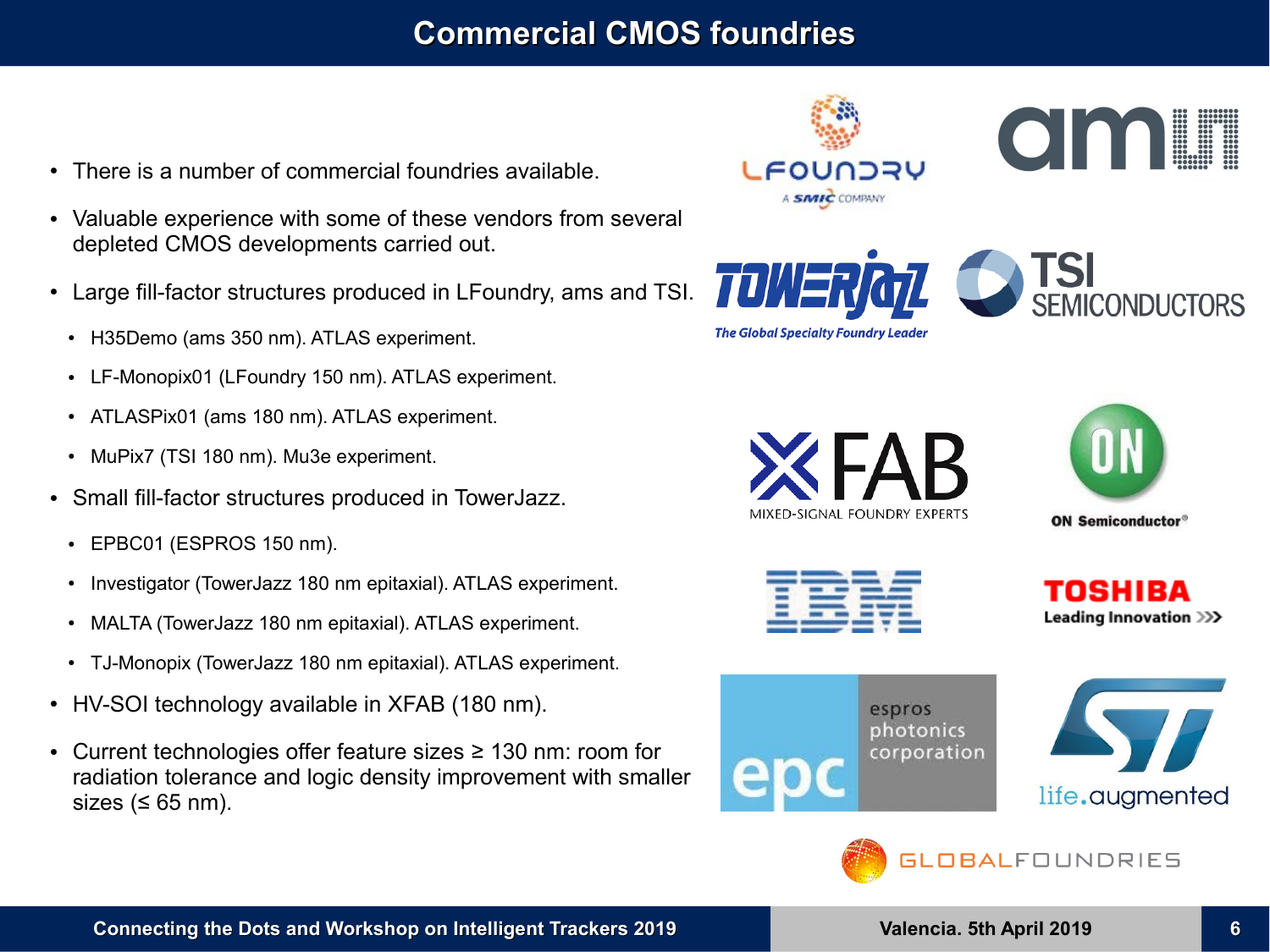## **CERN RD50 collaboration CMOS activities**

- International collaboration with more than 300 members.
- Aimed at developing and characterizing radiation-hard semiconductor devices for high luminosity colliders.
- Semiconductor sensors will be exposed to hadron fluences not withstood by current LHC detectors.
	- HL-LHC: > 10<sup>16</sup> 1 MeV n<sub>eq</sub>/cm<sup>2</sup>.
	- FCC: > 7·10<sup>17</sup> 1 MeV n<sub>eq</sub>/cm<sup>2</sup>.
- R&D carried out in new structures.
	- n in p sensors.
	- 3D sensors.
	- $\cdot$  LGAD.
	- Depleted CMOS.
- Depleted CMOS devices is a RD50 priority.
	- Extensive depletion depth measurements (E-TCT) and charge collection measurements.
	- Before and after irradiation.
	- Thined and unthinned devices.
- New effort to develop different matrices of pixels and test structures in depleted CMOS processes (coordinated by E. Vilella/U. Liverpool).
- For more information about CERN RD50 activities: see specific talk of M. Mandurrino on Tuesday.



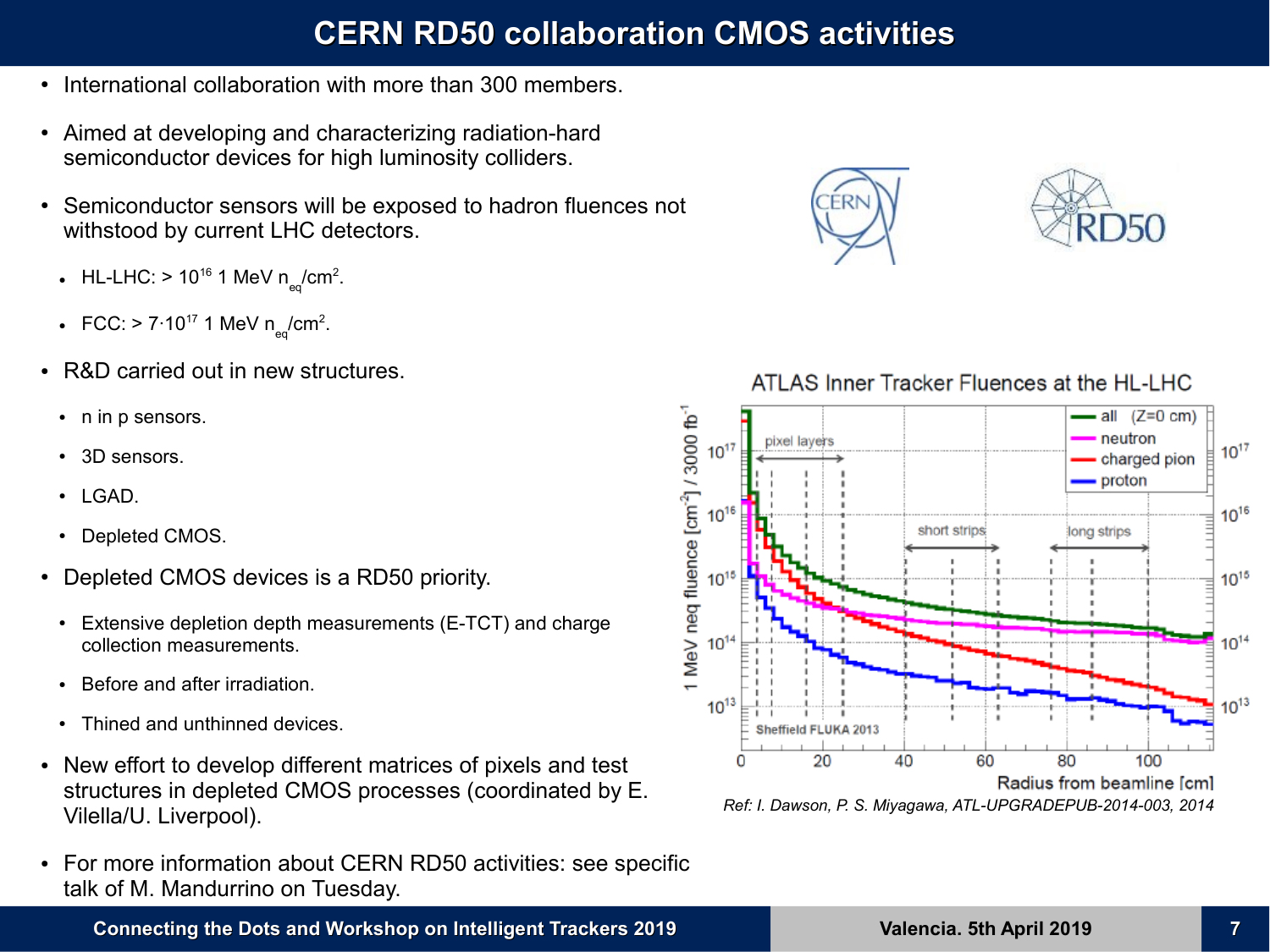## **CERN RD50 depleted CMOS development project (I)**

- Participating institutions: U. Liverpool, IFAE, U. Barcelona, U. Seville,IFCA, CPPM, JSI, FBK, HEPHY, U. Lancaster and IFIC. U. Bonn and IRFU collaborate with support.
- RD50-MPW1: test technology aspects of the process and novel designs.
	- 150 nm HV-CMOS LFoundry MPW. HR wafers (500 and 1.9 kΩ∙cm). 280 μm detector thickness.
	- Design effort by IFAE and U. Liverpool.
	- Test structures for TCT/E-TCT.
	- 26x52 depleted CMOS pixels matrix with 16-bit embedded counter.
	- $\cdot$  40x78 depleted CMOS pixels (50 µm x 50 µm) matrix with FE-I3 style embedded readout (column drain).
	- Large collection electrode structure.
	- DAQ development and device characterization activities still ongoing.
	- Sensors are fully functional but measured leakage current in test structures higher than expected.
- RD50-MPW2: minimize leakage current and improve speed..
	- 150 nm HV-CMOS LFoundry MPW. Different resistivities wafers (10, 100, 1.9k and 3 kΩ⋅cm). 280 μm detector thickness.
	- Design effort by IFAE, CPPM, FBK and U. Liverpool.
	- Test structures for TCT/E-TCT.
	- $\cdot$  8x8 matrix depleted CMOS pixels (60 µm x 60 µm) with analogue embedded readout.
	- Single Event Upset (SEU) tolerant memory array.

**Connecting the Dots and Workshop on Intelligent Trackers 2019 Valencia. 5th April 2019 8**







#### **RD50-MPW1 sensor cross-section**

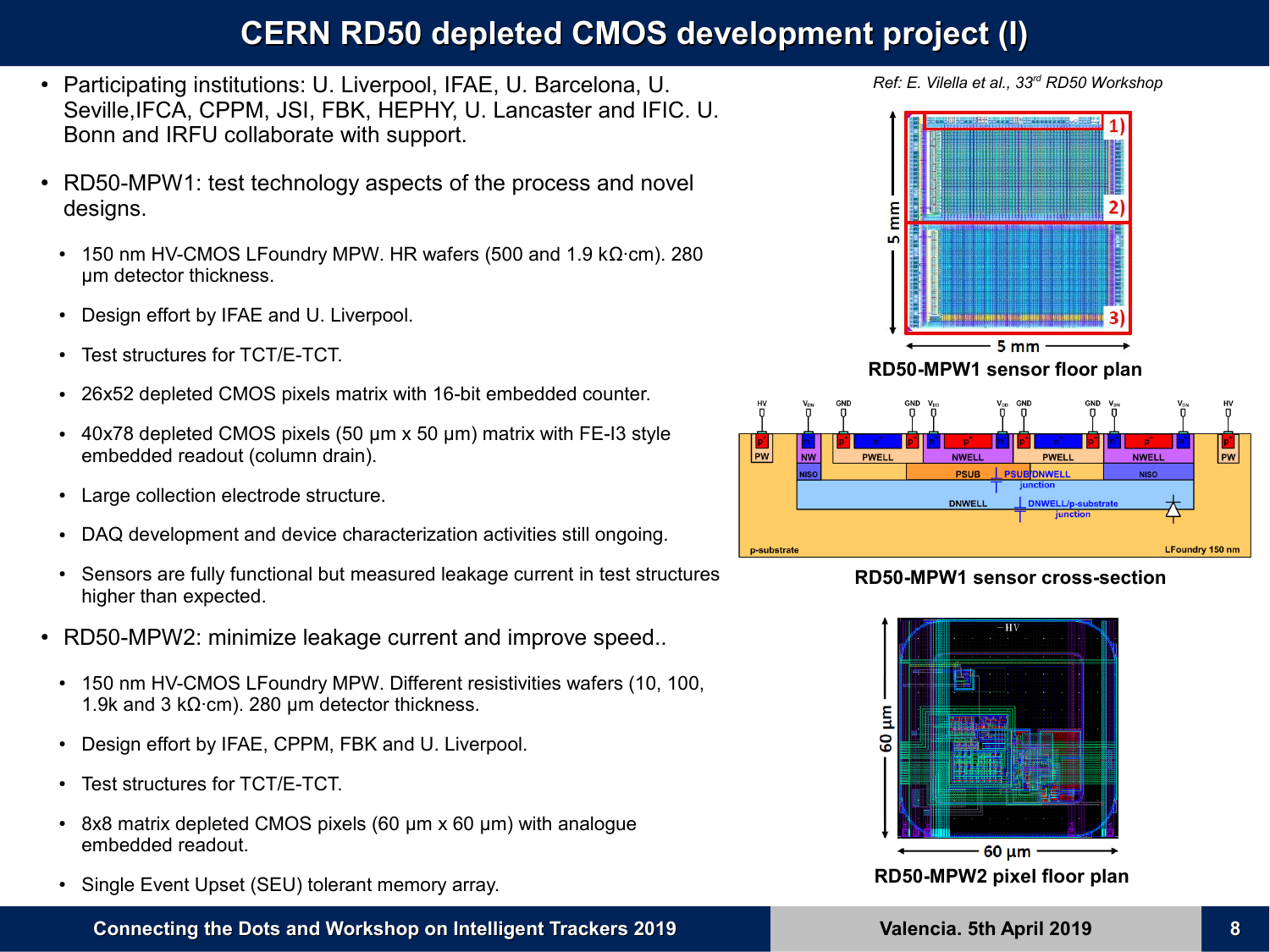- RD50-ENGRUN1 goals.
	- Improvement of current time resolution with dedicated readout circuits.
	- Implementation of new sensor cross-sections.
	- Assessment of pre-stitching options to increase device area (beyond reticle size limitation).
	- Increase of radiation tolerance by sensor design and backside processing.
- Technology.
	- 150 nm HV-CMOS from LFoundry.
	- Large area submission.
- Design effort.
	- FBK-Trento.
	- IFAE-Barcelona.
	- U. Barcelona.
	- U Liverpool (also project coordination).
	- U. Sevilla
	- IFIC-Valencia
	- U. Bonn/CPPM/IRFU collaborate with support.
- DAQ development and TCAD simulations carried out in parallel with device design.



**RD50-ENGRUN1 sensor floor plan block diagram**

#### *Ref: E. Vilella et al., VERTEX 2018 Workshop*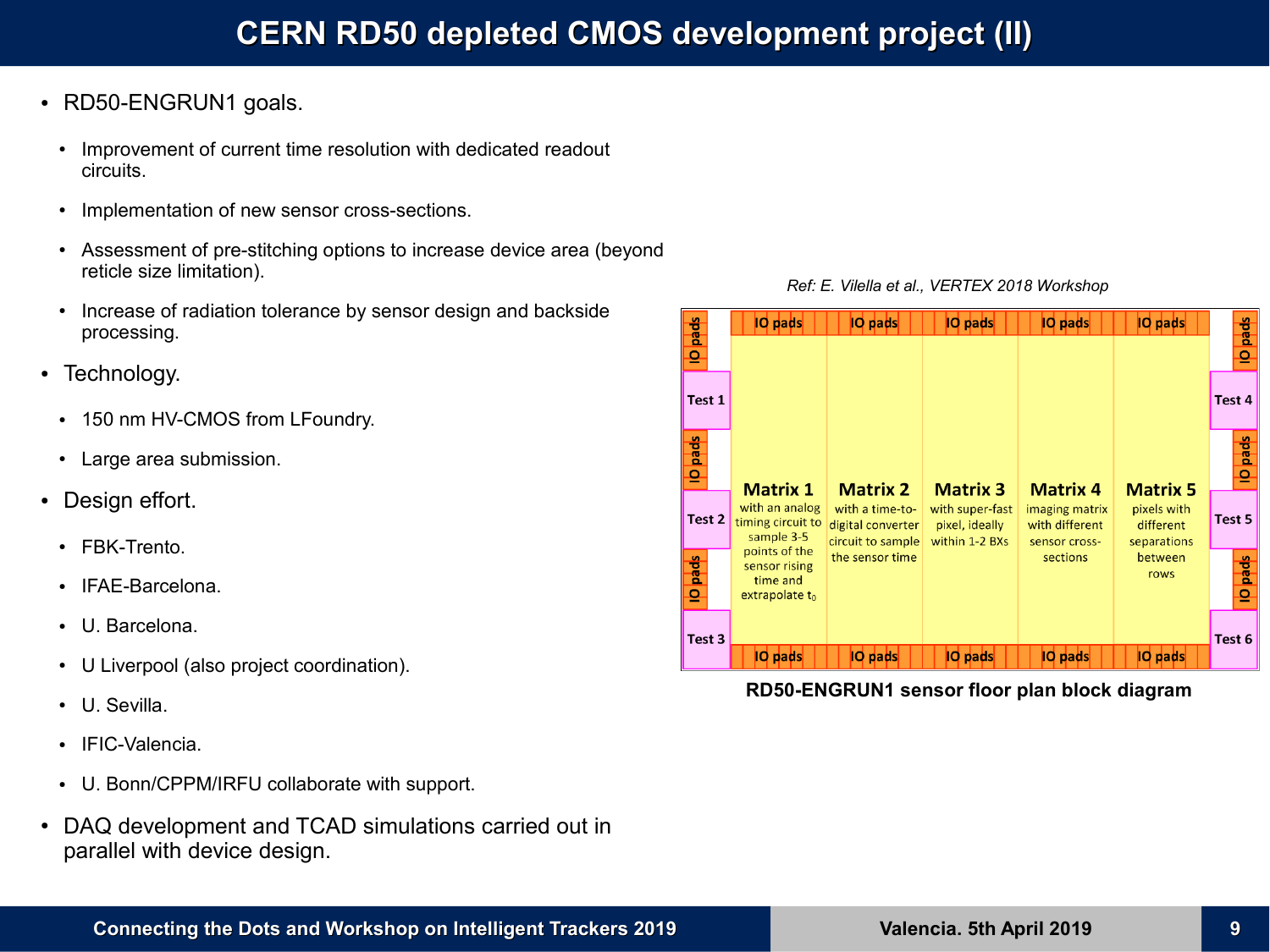## **Conclusion**

- Depleted CMOS sensor technology is very promising for future silicon tracking detectors due to several factors.
	- Lower costs and easier detector assembly.
	- Fast fabrication turn-around of CMOS commercial technology.
	- Material budget saving due to reduced thickness.
- However, some challenges must still be faced to cope with future tracking detectors requirements.
	- Radiation hardness
	- Timing resolution.
	- Fast data readout.
- This sensor technology is a priority for the CERN RD50 collaboration, which has been involved in the radiation tolerance study of depleted CMOS sensors.
- Within CERN RD50 a project to develop depleted CMOS sensors has been started.
	- RD50-MPW1 designed and fabricated. Currently under test.
	- RD50-MPW2 designed and submitted with new design approaches to minimize leakage current and increase electronics speed.
	- Larger RD50-ENGRUN1 being designed with several matrices of pixels with the main goal of improving the timing resolution.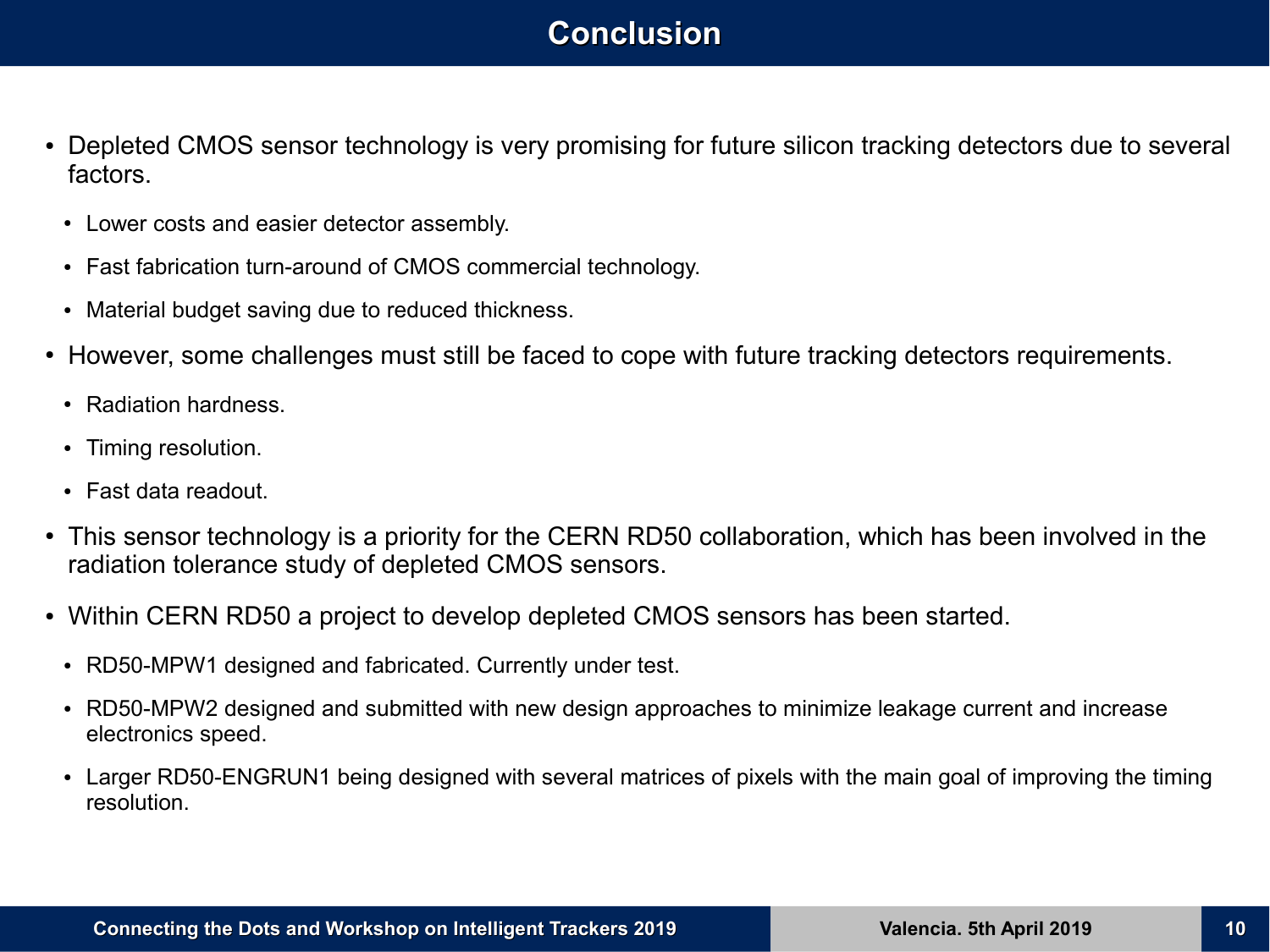# **Overview of CMOS sensors for future tracking detectors**

*Ricardo Marco Hernández IFIC (CSIC-UV)*

*on behalf of the CERN RD50 HV-CMOS collaboration (U. Liverpool, IFAE, U. Barcelona, U. Seville, IFCA, CPPM, JSI, FBK, HEPHY, U. Lancaster and IFIC)*





NIVERSITAT álència

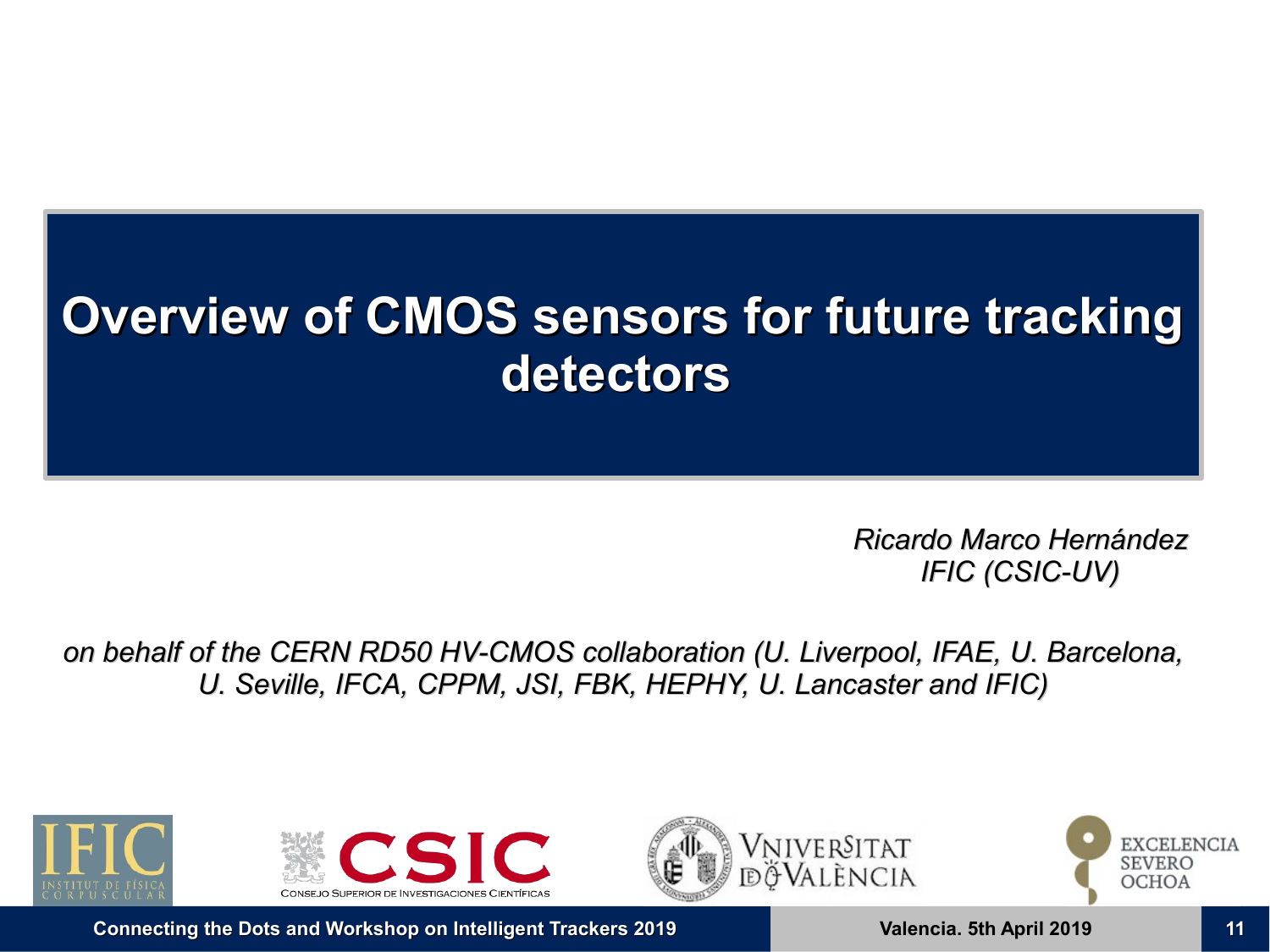## **Back-up slides**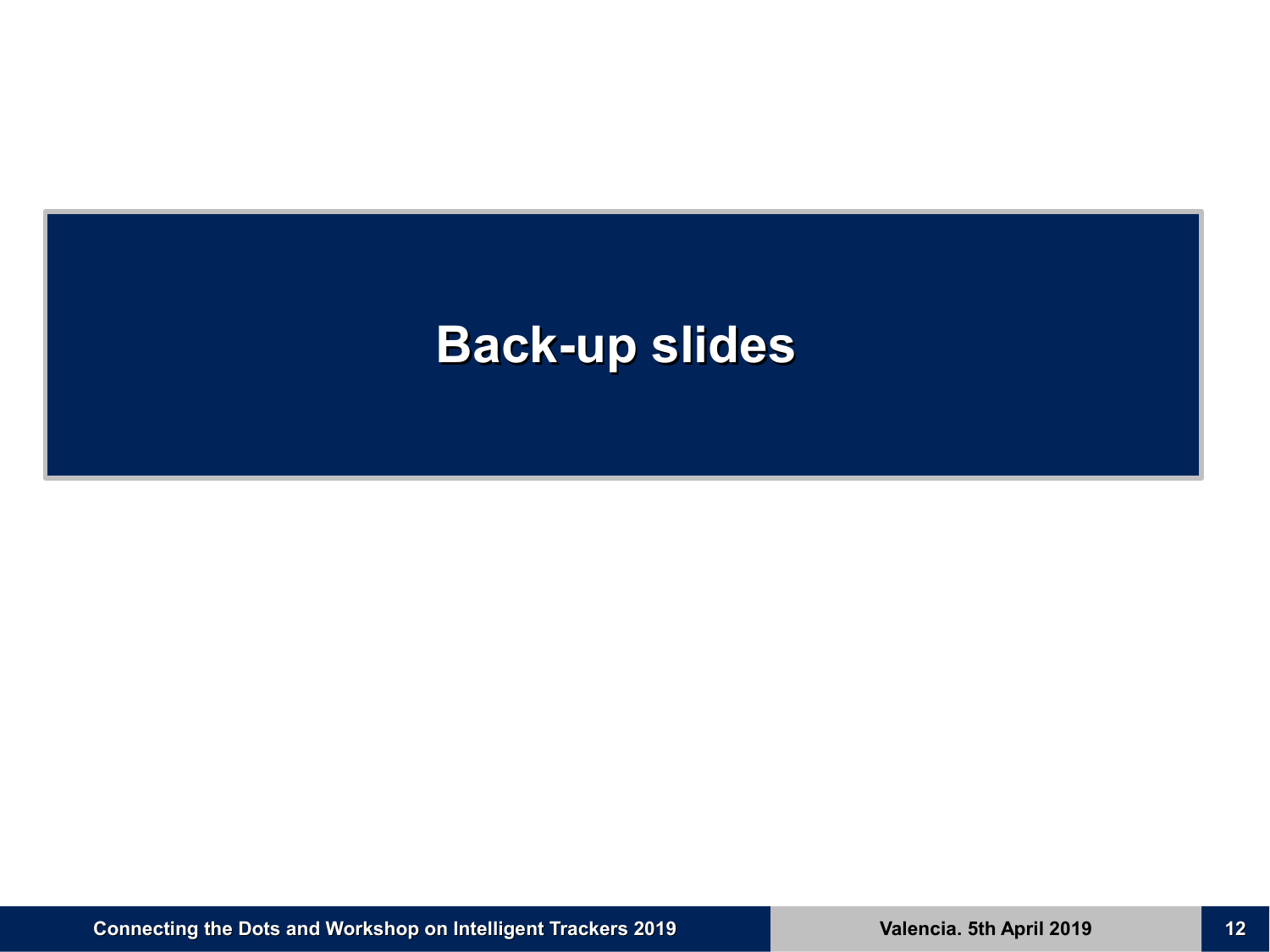#### **Additional inter-well capacitance**

*Ref: N. Wermes, 32nd RD50 Workshop.*



- $\quad$  Total detector capacitance: C  $_{\textrm{d}}$  = C  $_{\textrm{d}}$  + C  $_{\textrm{pw}}$
- Noise and timing proportional to detector capacitance (C $_{\rm d}$ ).
- There is a need to increase the amplificer transconductance (g<sub>m</sub>) to compensate for noise and timing: power increased (g<sub>m</sub> proportional to transistor drain current).
- Large fill factor more prone to cross talk into sensor if digital logic is implemented inside the collecting node.
	- Digital noise can couple to the sensor through the parasitic capacitance between the deep p-well (digital logic ground) and the deep n-well (input).
	- Circuit design must consider this fact.

**Typical silicon pixel readout scheme with digital logic in the collecting node.**

$$
ENC_{thermal}^2 \propto \frac{4}{3}\frac{kT}{g_m}\frac{{\bf C_d^2}}{\tau}
$$

**Charge amplifier thermal equivalent noise**

$$
\tau_{CSA} \propto \frac{1}{g_m} \frac{\mathbf{C_d}}{C_f}
$$

**Charge amplifier rise time**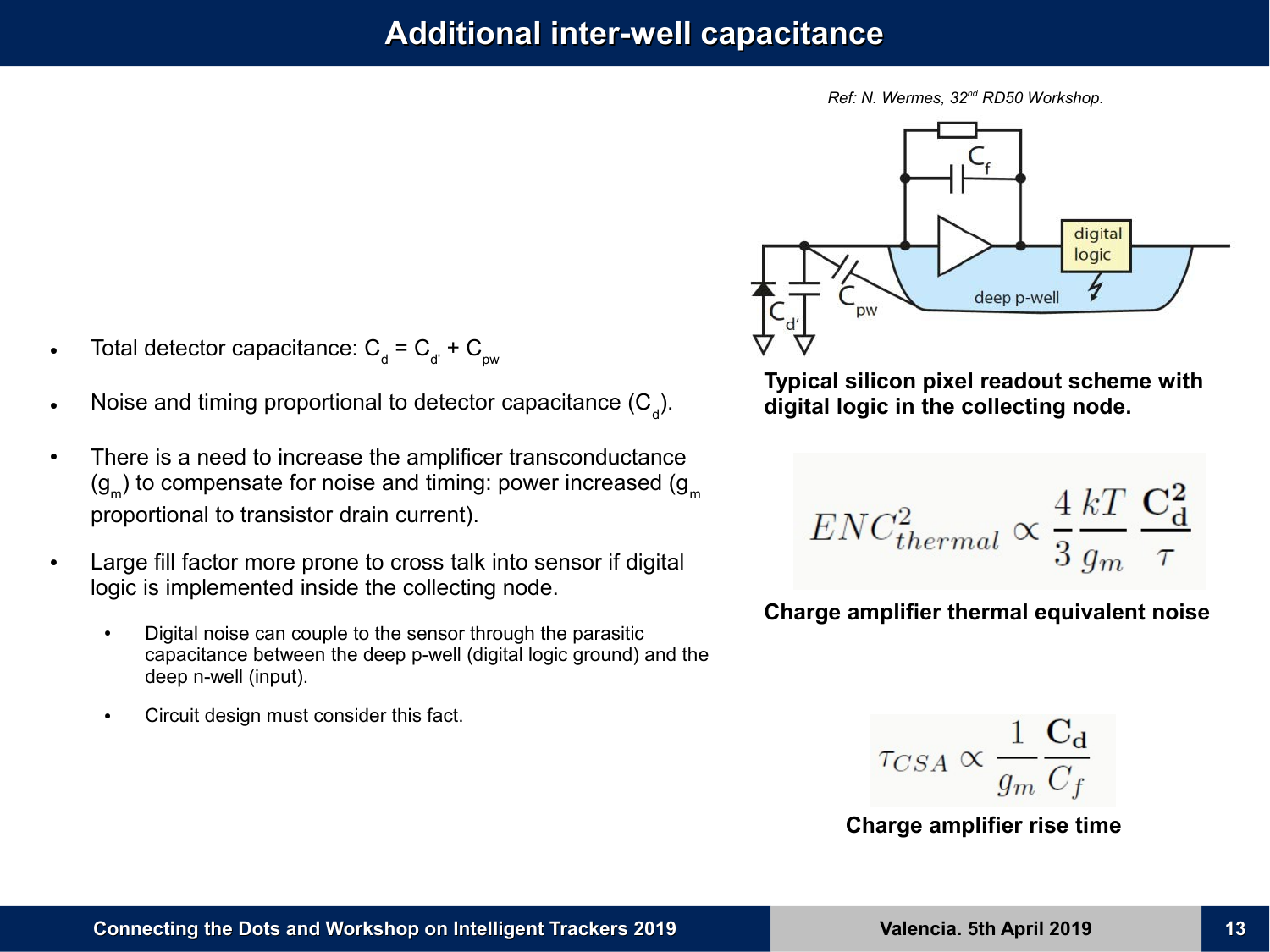### **TowerJazz 180 nm modified process**



• A uniform n-implant is added in the epi layer: ensures full lateral depletion.

*Ref: A. Sharma, Vertex 2018*